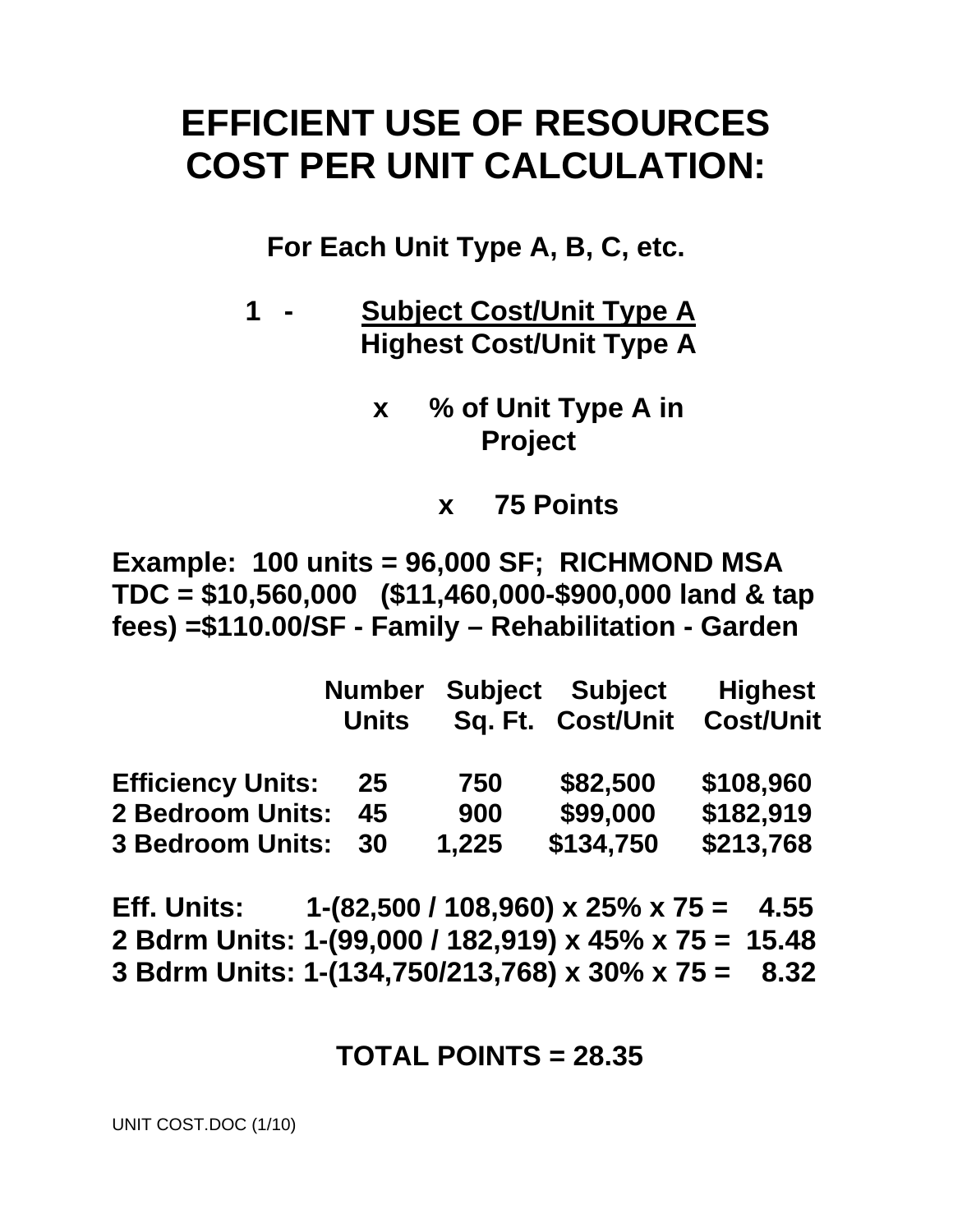# **EFFICIENT USE OF RESOURCES CREDIT PER UNIT CALCULATION:**

**For Each Unit Type 1 BDRM, 2 BDRM , etc.** 

- **1 Subject Credit BDRM Unit Type Highest Credit BDRM Unit Type**
- **x % of BDRM Unit Type in Project**

**x 180 Points** 

**Example: 100 units = 100,000 SF; RICHMOND MSA \$1,200,000 Tax Credits Requested = \$12.00/SF Family - New Construction - Garden** 

**(\$1,200,000 Tax Credits Requested/100,000 SF = \$12.00 Tax Credits/SF)** 

|                                                                      | <b>Units</b>          | Sq. Ft. | Number Subject Tax Credits/ Subject<br>Sq. Ft. | Credit/Unit Credit/Unit                                               | <b>Highest</b> |
|----------------------------------------------------------------------|-----------------------|---------|------------------------------------------------|-----------------------------------------------------------------------|----------------|
| <b>1 BDRM Units:</b><br><b>2 BDRM Units:</b><br><b>3 BDRM Units:</b> | 25<br>45<br><b>30</b> |         | 697 x 12.00<br>875 x 12.00<br>1,440 x 12.00    | $=$ \$8,364 \$14,851<br>$= $10,500$ \$20.121<br>$=$ \$17,280 \$22,516 |                |

**1 BDRM Units: 1-( 8,364 / 14,851) x 25% x 180 = 19.65 2 BDRM Units: 1-( 10,500 /20,121) x 45% x 180 = 38.73 3 BDRM Units: 1-(17,280 /22,516) x 30% x 180 = 12.56** 

## **TOTAL POINTS = 70.94**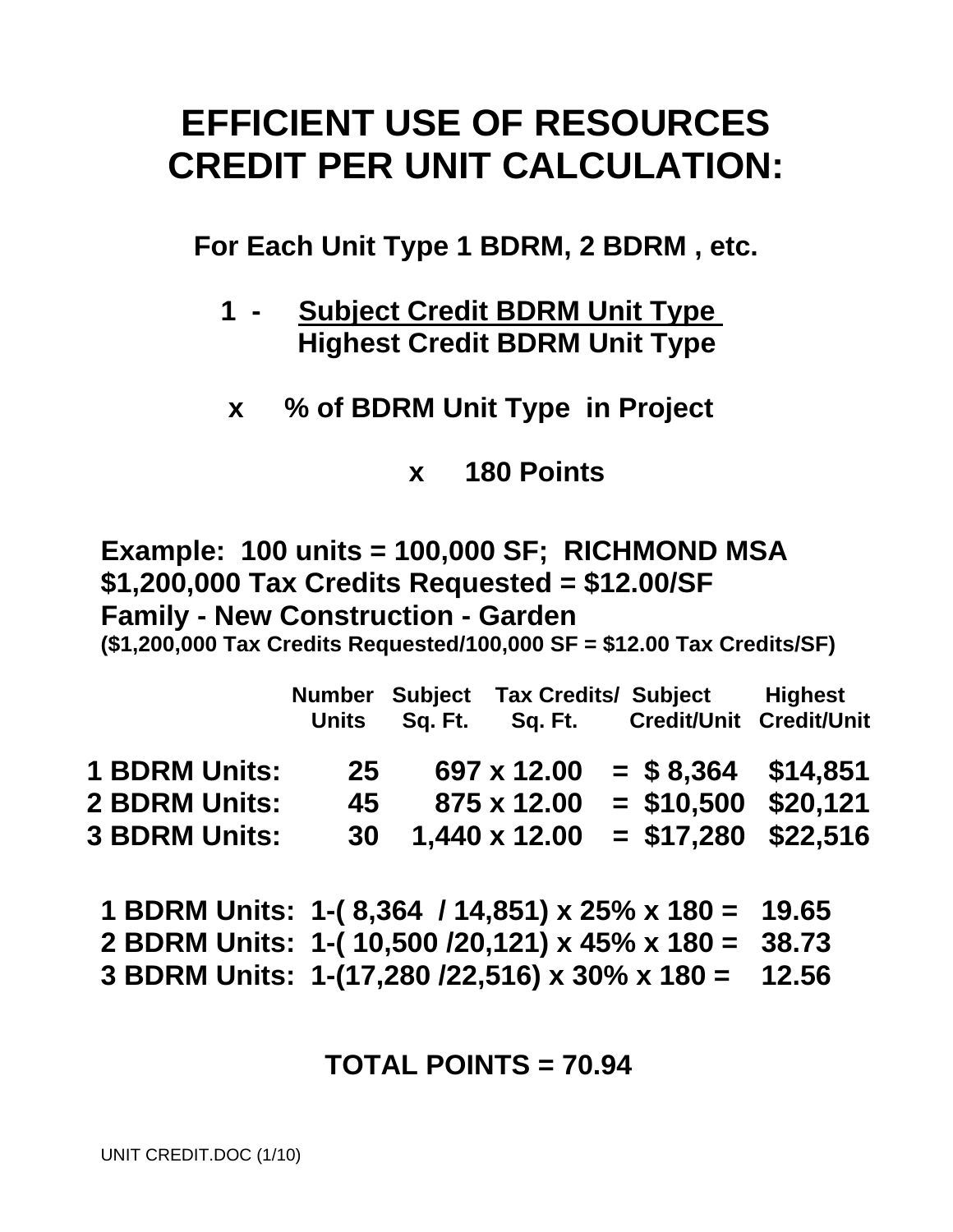# **EFFICIENT USE OF RESOURCES REHABILITATION PARAMETER CALCULATION:**

**RICHMOND MSA Family - 2 Bedroom Unit - Garden** 

**Subject Contractor Costs / Total Units = \$22,500** 

**\$22,500 - \$15,000 = \$ 7,500** 

**\$7,500 / \$20,000 [\$35,000-\$15,000] = 0.3750** 

**The \$35,000, 2-Bedroom Parameter = \$182,919** 

**The \$15,000, 2-Bedroom Parameter = \$78,394** 

**\$182,919 - \$78,394 = \$104,525** 

**\$104,525 X 0.3750 = \$39,197** 

**\$78,394 + \$39,197 = \$117,591**